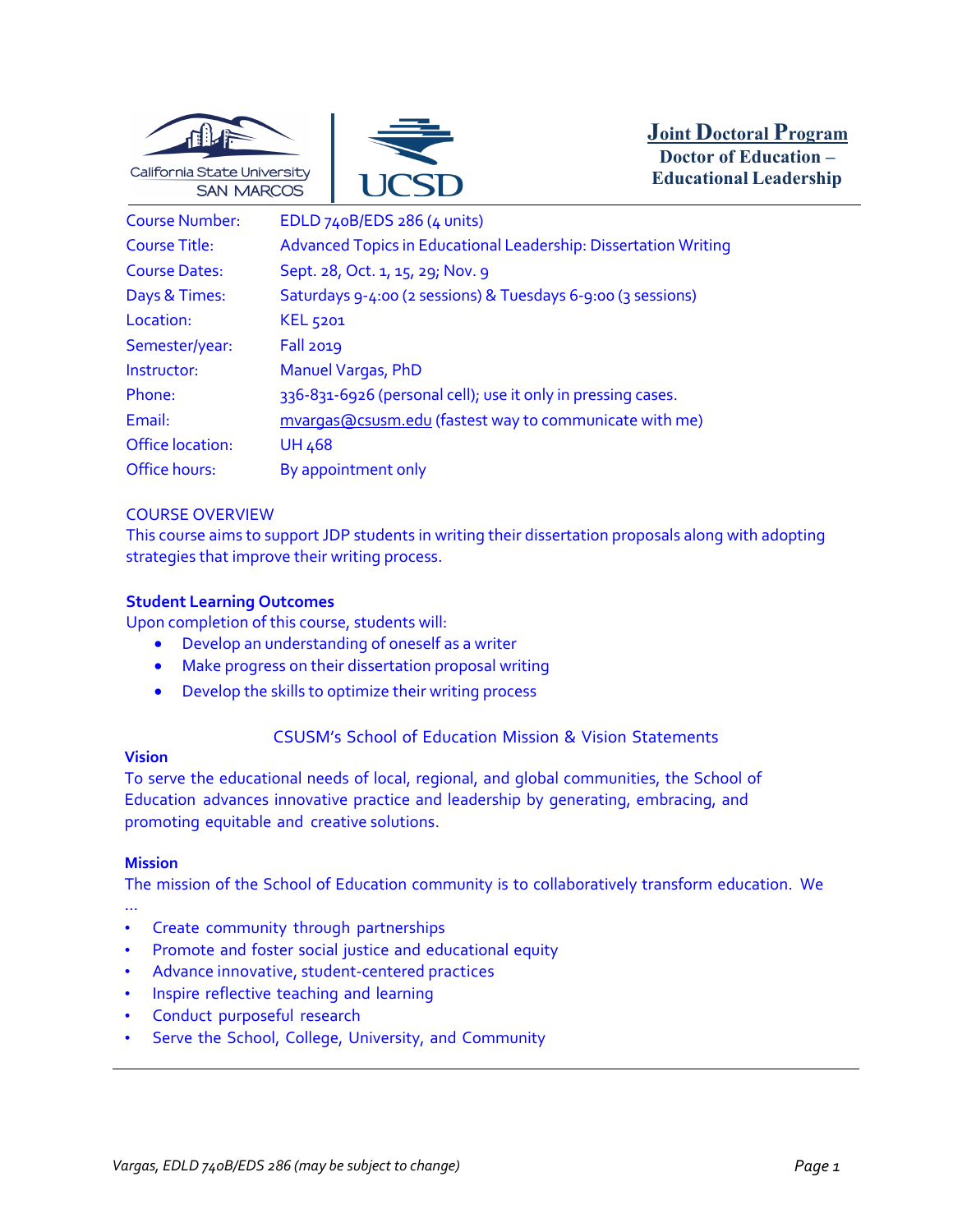## Basic Tenets of our Conceptual Framework

- Student centered education
- Research and theory specific to the program field inform practice
- Connections and links between coursework and application
- Strong engagement between faculty and candidates
- Co-teaching clinical practice
- Culturally responsive pedagogy and socially just outcomes

#### UCSD's Vision& Mission Statements

#### **Vision**

Develop passionate and empathetic educational leaders who shape an equitable future for a diverse society.

## **Mission of the JDP Program**

The Joint Doctoral Program in Educational Leadership at UCSD/CSUSM is committed to supporting and developing education leaders who are dedicated to equity, justice, inclusivity, compassion, and diversity of thought, cultures, and backgrounds.

## READINGS

No textbook is required for this class. Specific readings, when appropriate, will be a part of the dissertation-writing process.

#### GENERAL CONSIDERATIONS

#### **Joint Doctoral Program Attendance Policy**

Students *must* participate in at least 80% of the course sessions to receive an A for this course. Additional absences may further impact the course grade. If the absence is predictable (e.g. professional obligation), the student should inform the instructor ahead of time. If the absence is unanticipated, the student should initiate contact with the instructor as soon as possible. Notification of an absence does not constitute an excuse.

#### **Students with Disabilities Requiring Reasonable Accommodations**

Students with disabilities who require reasonable accommodations must seek approval for services by providing appropriate and recent documentation to the Office of Disability Support Services DSS). This office is in Craven Hall 4300, contact by phone at (760) 750- 4905, or TTY (760) 750-4909. Students authorized by DSS to receive reasonable accommodations should meet with their instructor during office hours. Alternatively, in order to ensure confidentiality, in a more private setting.

# **CSUSM Academic Honesty Policy**

Students will be expected to adhere to standards of academic honesty and integrity, as outlined in the Student Academic Honesty Policy. All written work and oral assignments must be original work. All ideas/materials that are borrowed from other sources must have appropriate references to the original sources. Any quoted material should give credit to the source and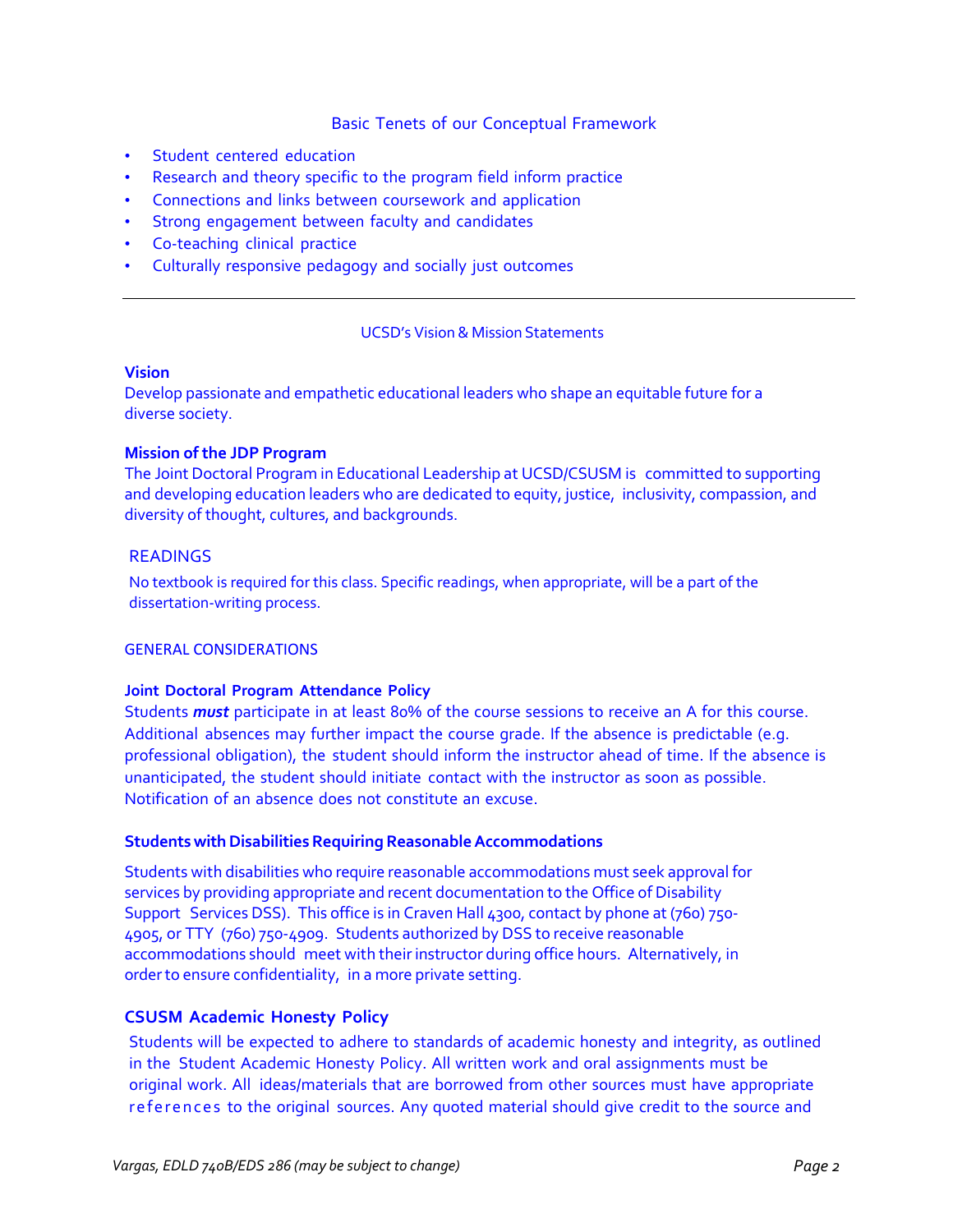be punctuated with quotation marks. Students are responsible for honest completion of their work including examinations. There will be no tolerance for infractions. If you believe there has been an infraction by someone in the class, please bring it to the instructor's attention. The instructor reserves the right to discipline any student for academic dishonesty in accordance with the general rules and regulations of the university. Disciplinary action may include the lowering of grades and/or the assignment of a failing grade for an exam, assignment, or the class as a whole.

# OUR LEARNING COMMUNITY

The following Community Agreements and teaching and learning philosophy will serve as the foundational principles by which we relate to each other as we learn together. As a community, we can add specifics to these principles as we need.

## **Community Agreements**

- We speak from our own experience
- We are open to hearing others
- We share allowed time for interactions equitably
- We are willing to have our thinking challenged
- We respect confidentiality
- We share experiences that are issue-focused, not necessarily who said it or where
- Each of us participates using a "value added" approach by expanding upon ideas, providing examples, and/or expressing a different perspective.

#### **GRADING STANDARDS (**100-95=A; 94-89=A-/B+; 88-83=B/B-; 82-77=C).

| Does not meet standards (B<br>or below)                                                                                                                                                                                                                                                                                                                         | <b>Approaching Standards</b><br>$(B+/A-)$                                                                                                                                                                                                                                                                                                                                                                  | <b>Meets Standards (A)</b>                                                                                                                                                                                                                                                                                                                                                                                                                                                                                                                              |  |
|-----------------------------------------------------------------------------------------------------------------------------------------------------------------------------------------------------------------------------------------------------------------------------------------------------------------------------------------------------------------|------------------------------------------------------------------------------------------------------------------------------------------------------------------------------------------------------------------------------------------------------------------------------------------------------------------------------------------------------------------------------------------------------------|---------------------------------------------------------------------------------------------------------------------------------------------------------------------------------------------------------------------------------------------------------------------------------------------------------------------------------------------------------------------------------------------------------------------------------------------------------------------------------------------------------------------------------------------------------|--|
| Includes some of the<br>required elements as<br>delineated in the syllabus<br>Some components of the<br>$\bullet$<br>assignment are included<br>Provides a few concrete<br>details of the information<br>required for the<br>assignment<br>Includes personal<br>viewpoints<br>Organization hard to<br>follow<br>Many mechanical errors,<br>including APA format | Includes required<br>$\bullet$<br>elements as delineated<br>in the syllabus<br>All components of the<br>$\bullet$<br>assignment are<br>included<br><b>Provides concrete</b><br>$\bullet$<br>details of the<br>information<br>required for the<br>assignment<br>Includes personal<br>$\bullet$<br>viewpoints<br><b>Good organization</b><br>$\bullet$<br>Has few, if any,<br>$\bullet$<br>mechanical errors | Includes required elements as<br>$\bullet$<br>delineated in the syllabus<br>All components of the assignment<br>$\bullet$<br>are included<br>Provides concrete details of the<br>$\bullet$<br>information required for the<br>assignment and makes clear<br>connections to class discussions,<br>readings and activities<br>Insightful commentary using<br>$\bullet$<br>personal viewpoints supported by<br>current learning<br>Presents clear and logical<br>$\bullet$<br>organization of thoughts<br>Has few, if any, mechanical errors,<br>$\bullet$ |  |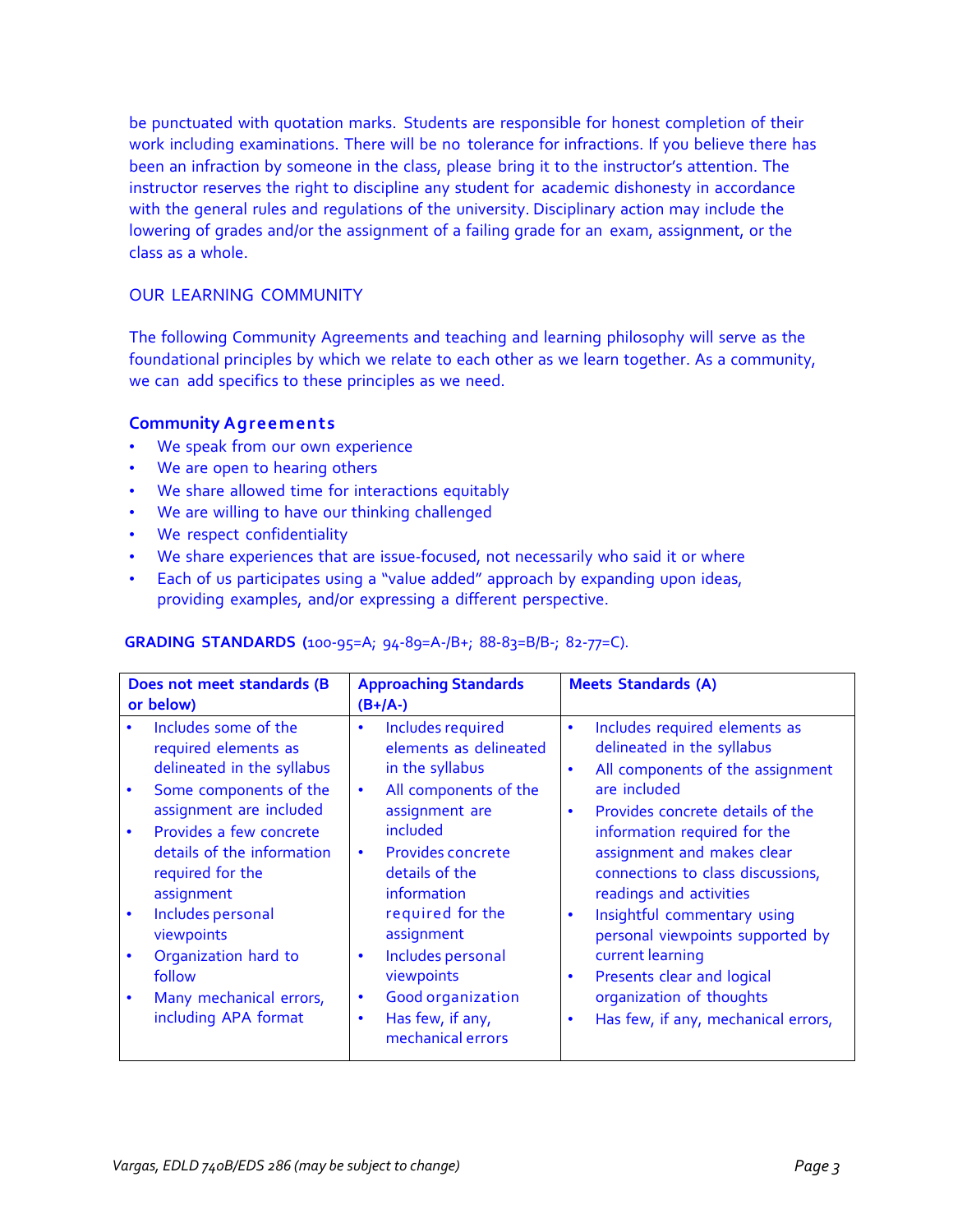| Hard to read<br>Little<br>sentence/vocabulary | including APA format<br>Holds interest $-$ is<br>interesting to read | including APA format<br>Holds interest-is engaging and<br>thought-provoking to the audience |
|-----------------------------------------------|----------------------------------------------------------------------|---------------------------------------------------------------------------------------------|
| variety                                       | Some<br>sentence/vocabulary<br>variety                               | Uses a sophisticated scholar<br>researcher vocabulary and<br>sentence structure             |

Please note: If you are unable to submit an assignment by the due date, it is your responsibility to *contact the instructor before the deadline. There may be penalty for late work.*

This rubric represents general guidelines that we will use to evaluate your work. As a doctoral candidate, it is critical that you communicate your ideas through multiple formats. The written word is a powerful way to demonstrate your knowledge, skills, and dispositions. Therefore, we hold high expectations of your performance and we are committed to providing you with useful and meaningful feedback that will support your learning and continued development as an educational leader.

In general, we believe that a doctoral student …

- Completes all assignments on time and demonstrates the ability to summarize, analyze, and reflect at a more complex level.
- Varies sources of information for assignments, demonstrating high degree of effort in pursuing varied perspectives around important educational issues.
- Completes all the reading assignments and develops thoughtful and thorough responses.
- Produces work that reveals a strong commitment to self-discovery and learning.
- Produces work at a highly professional level in terms of both writing and content.
- Develops a high-quality presentation, demonstrating significant learning around a contemporary issue.
- Presents confidently and intelligently, demonstrating effective teaching skills.
- Completes assignments in and out of class with a focus on learning and exploration, pushing himself/herself to understand better the profession through quality work.
- Attends every class meeting and is fully engaged during class.
- Pushes himself/herself to new understandings by participating in discussions, sharing his/her opinions, and valuing others' perspectives.
- Contributes to the positive environment of the class by respecting all members.

#### COURSE REQUIREMENTS

- 1. Participation (20 points): Your attendance and active participation during face-to-face meetings are essential to achieving the student learning outcomes for this course. Students are expected to come prepared to write, participate in classroom activities, and engage in meaningful conversations that support the further development of targeted knowledge and skills. Students will receive 6 points for each Saturday and 4 points for each Tuesday for meeting the above requirements.
- 2. Submit the Latest Version/Draft of Your Dissertation Proposal (30 points): You will submit the latest version/draft of your dissertation proposal in Cougar Courses Turnitin.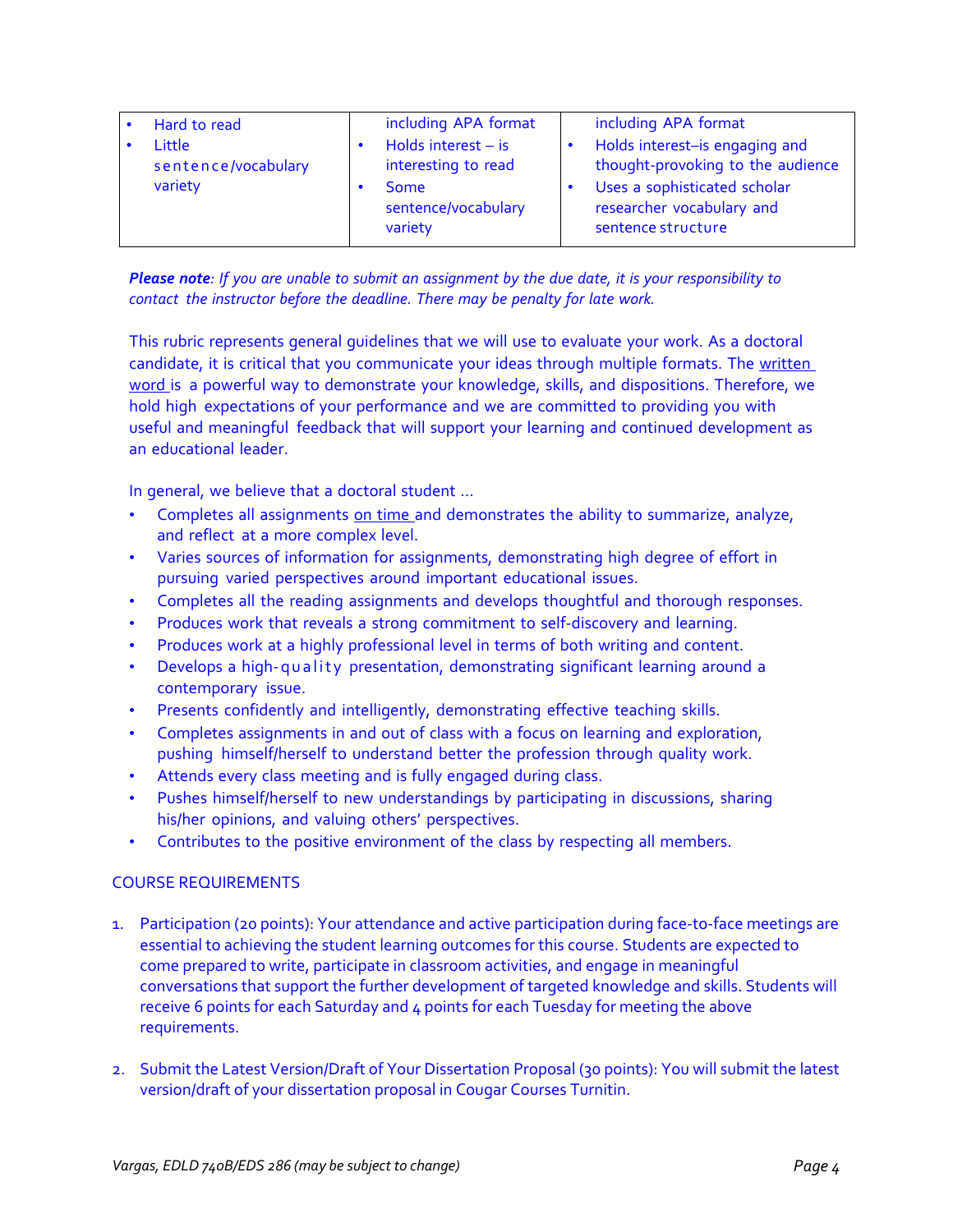- 3. Submit Your Plan/Goals for this course (10 points): You will share your plan and goals for this class in Cougar Courses. A template will be provided to help you identify your writing goal and how to achieve this goal throughout the course.
- 4. Submit CITI Certificate (10 points): As part of the Intuitional Review Board (IRB) process, every researcher must go through an online training called CITI (Collaborative Institutional Training Initiative) and earn a CITI certificate as an evidence of training completion. You will submit your CITI certificate to the designated folder in Cougar Courses. If you already completed the CITI training in another class, then login to the CITI website, download the copy of your certificate and upload it to the Cougar Courses. If you have not completed the CITI training, you need to create an account (CITI's website) and go through the online training to earn your certificate. Instructions for how to setup CITI training are provided in Cougar Courses.
- 5. Submit Your Logic Model (10 points): A logic model is a tool that researchers use to organize their research project goals, planning, and evaluation. It helps researchers think through different components of their project and how they connect to produce anticipated outcomes. Think about a logic model as an abstraction or representation of a research project. You will develop a logic model in the beginning of the course (you may use Google Drawings). A logic model template will be provided to help you organize, develop strategies, and reflect on the problem you would like to solve (i.e. the reason why you are doing your research study).
- 6. Create and Enter Your Progress into a Writing Progress Log (50 points): The purpose of creating a writing progress log is to keep track of your writing and learn more about yourself as a writer. A progress log template will be provided to help you record and reflect on your dissertation proposal writing progress. You will create a writing progress log using a Google Sheets and submit the link in the designated folder in Cougar Courses. You will enter your progress into the log at the end of each writing workshop (a total of  $4$  times; each entry is worth 10 points).
- 7. Submit Your IRB Application & Forms (40 points): After you defend your dissertation proposal and before you can collect data, you must fill out an IRB application form along with consent forms for your participants. You will draft the IRB application form and consent forms and submit them to Cougar Courses.
- 8. Submit Dissertation Proposal Draft/Latest Version (40 points): You will submit a new version/draft of your dissertation proposal at the end of the course.
- 9. Submit Revised Logic Model (20 points): Throughout the course, you will modify the logic model you created in the beginning of the course as you write and think through the connections between the different components of your dissertation proposal. You will submit the revised version of your logic model that matches with the latest version/draft of your dissertation proposal.

**Total** number of points: 230—100; your score (goes here)—is to X.

**GRADING STANDARDS (**100-95=A; 94-89=A-/B+; 88-83=B/B-; 82-77=C).